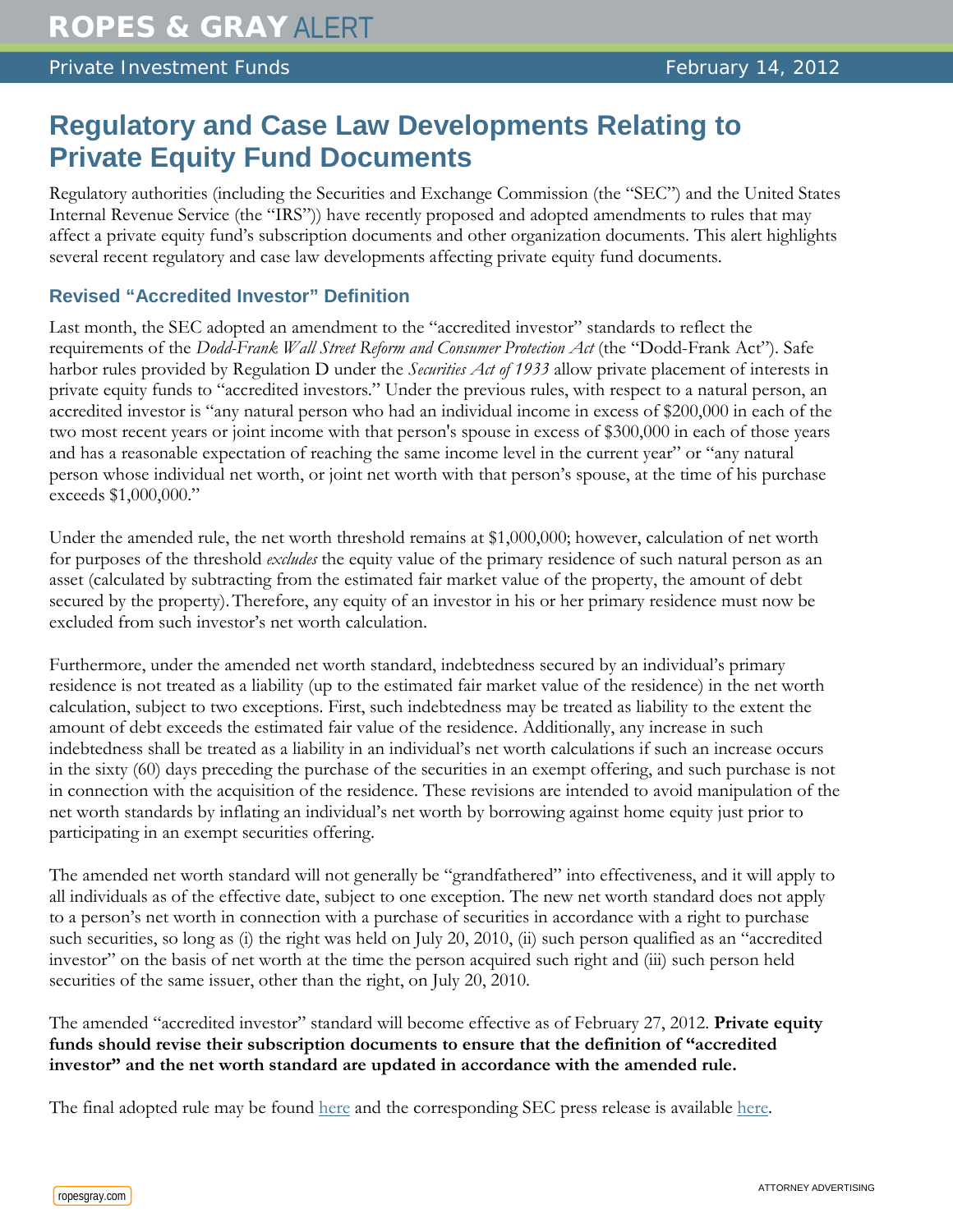## **Revised "Qualified Client" Definition**

Private equity fund managers registered with the SEC are generally prohibited from charging performance and incentive fees/allocations pursuant to Section 205(a)(1) of the *Investment Advisers Act of 1940* (the "Advisers Act"); however, an exemption in Rule 205-3 permits the charging of such fees/allocations to an investor if the investor is a "qualified client." The SEC has issued an order to raise the thresholds qualified clients must meet in connection with the charging of performance and incentive fees / allocations. It is worth noting that this change will not affect funds relying on Section 3(c)(7) of the Advisers Act.

Under the previously existing rules, a qualified client included "(i) a natural person who or a company that has at least \$750,000 under the management of an investment adviser immediately after entering into an advisory contract with the investment adviser, and (ii) a natural person who or a company that the investment adviser reasonably believes has a net worth (together, in the case of a natural person, with assets held jointly with a spouse) of more than \$1,500,000 at the time an advisory contract with the investment adviser is consummated." Under the SEC's order, the \$750,000 and \$1,500,000 dollar amounts have been increased to (i) \$1 million and (ii) \$2 million, respectively.

The SEC also provided that the dollar amount tests will be adjusted for inflation every five years and that the value of an individual's primary residence will be excluded from calculation of net worth, similar to the change to the definition of accredited investor described above.

Additionally, the SEC has proposed transitional rules that generally provide that the changes in the standards described above will apply only on a going forward basis. The transitional rules provide that if a private equity fund manager was previously exempt from registration with the SEC under Section 203 of the Advisers Act (including Section 203(b)(3), the "fifteen client" exemption) and subsequently registers, the prohibition on charging performance and incentive fees/allocations in Section 205(a)(1) of the Advisers Act does not apply to existing investors, and allow for additional investments by investors who invested prior to the effective date of the revised standards, even if such investors would not otherwise qualify under the revised standards.

The revised "qualified client" definition is already effective. **Prior to raising a new fund, private equity funds should revise their subscription documents to ensure that the definition of "qualified client" is updated in accordance with the SEC's order, and should analyze performance and incentive fees / allocations in accordance with the revised definition. With respect to existing private equity funds relying on Section 3(c)(1) of the Advisers Act, while not yet formally adopted, there is every expectation that these transitional rules will be passed.**

The order approving the changes is available [here](http://www.sec.gov/rules/other/2011/ia-3236.pdf) and the corresponding SEC release is available [here.](http://www.sec.gov/news/press/2011/2011-145.htm)

#### **Forms PF and ADV Requirements Relating to Investors in Funds**

Form PF includes several reporting requirements that may require advisers to collect information they had not previously collected, including information about the types of investor invested in a fund and affiliations among investors.

*Types of Beneficial Owners*. Form PF requires advisors to report the concentration of a fund's beneficial owners by type of investor. Reporting this information may require advisers to collect additional data about a fund's investors in order to classify each investor as a member of a specified group. These groups include: (i)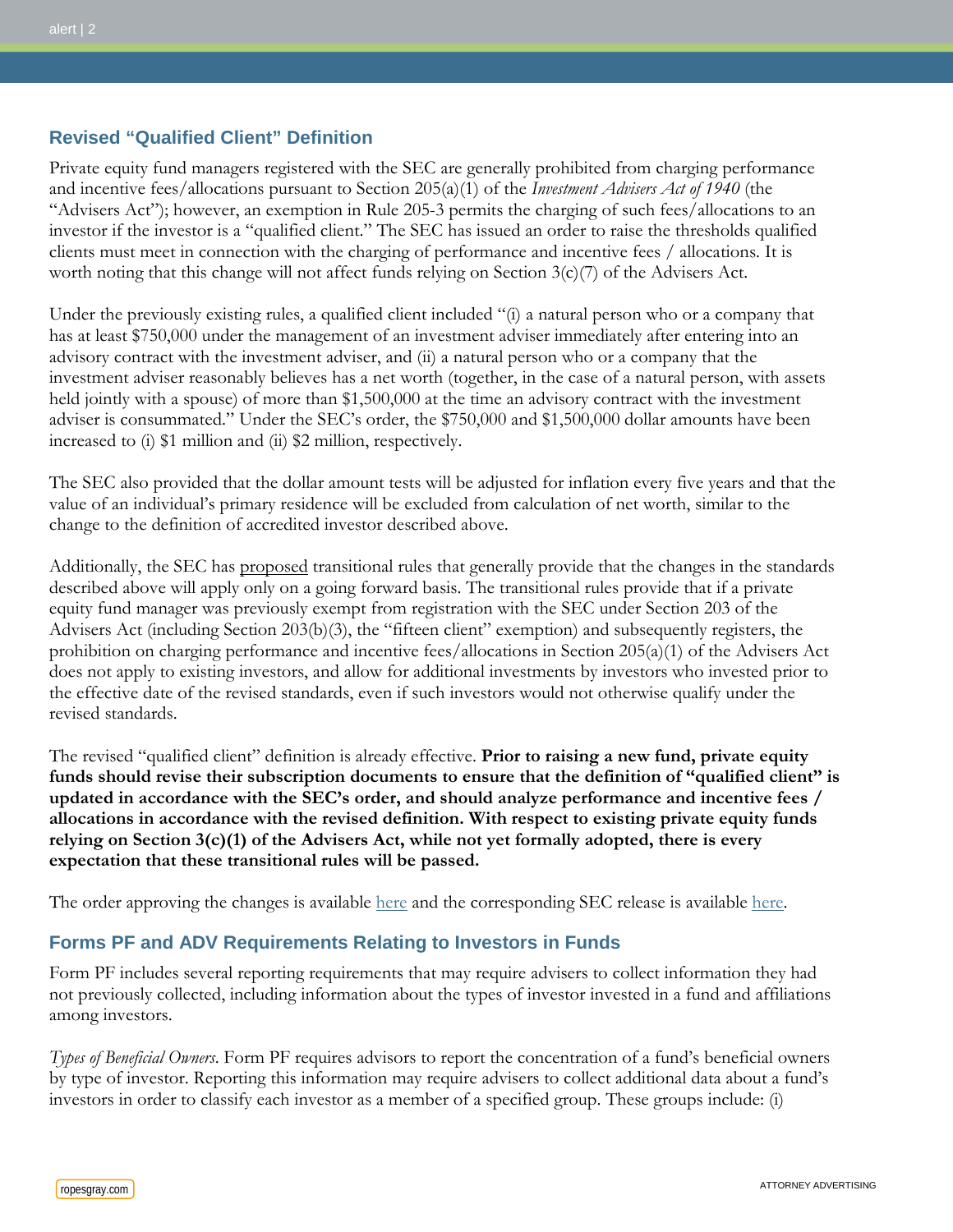individuals that are U.S. persons (including their trusts), (ii) individuals that are not U.S. persons (including their trusts), (iii) broker-dealers, (iv) insurance companies, (v) investment companies registered with the SEC, (vi) private funds, (vii) non-profit entities, (viii) pension plans, (ix) banking or thrift institutions, (x) state or municipal government entities (and their pension plans), (xi) sovereign wealth funds and foreign official institutions, (xii) investors that are not U.S persons whose beneficial ownership is unknown and cannot reasonably be obtained, and (xiii) any other type of owner not listed. Form ADV requires a similar but shorter list of investor types (funds of funds and non-U.S. investors).

With respect to fund interests issued before March 31, 2012, advisers may respond to this question using good faith estimates of beneficial ownership, based on data currently available to the adviser. For fund interests issued on or after March 31, 2012, the adviser should collect data that would allow it to identify each of the fund's beneficial owners as a member of one of the specified groups and report such information on Form PF. **Prior to raising a new fund, private equity funds should revise their subscription documents to ensure that all required information about beneficial ownership will be obtained by the funds.**

A copy of Form PF is available [here](http://www.sec.gov/rules/final/2011/ia-3308-formpf.pdf) and the adopting release is available [here.](http://www.sec.gov/rules/final/2011/ia-3308.pdf)

### **New FATCA Reporting and Withholding Requirements**

Private equity funds may have to update their subscription documents and fund agreements to include certain representations and covenants to comply with the *Hiring Incentives to Restore Employment Act,* enacted March 18, 2010 (the "HIRE Act") and recently released regulations promulgated thereunder (currently in proposed form). The Foreign Account Tax Compliance ("FATCA") provisions of the HIRE Act are generally designed to require certain U.S. persons' direct and indirect ownership of non-U.S. accounts and certain non-U.S. entities to be reported to the IRS, and impose a withholding tax if there is a failure to provide required information or otherwise comply with FATCA's requirements.

In particular, FATCA imposes a 30% withholding tax on certain payments made by a fund to foreign financial institutions ("FFIs") (and certain other non-US persons) unless certain exceptions apply, as described below. FFIs are broadly defined and include foreign entities engaged primarily in the business of investing, reinvesting or trading in securities or similar interests. These include private equity funds, funds of funds, non-U.S. mutual funds and hedge funds. Payments subject to the withholding tax generally include U.S. source payments of interest, dividends, rents, certain payments with respect to derivative instruments that are treated as "dividend equivalent payments" and other gains, profits and income, as well as any gross proceeds from the sale of any property that can produce U.S. source interest or dividends (potentially including the proceeds of the sale or other disposition of an interest in an FFI).

The 30% withholding tax will not apply if (i) the FFI enters into an agreement (a "FATCA Agreement") with the Internal Revenue Service to undertake certain due diligence, reporting, withholding and redemption responsibilities, (ii) the FFI is a deemed compliant FFI (an FFI that complies with certain procedures to ensure that the FFI does not maintain U.S. accounts or is a member of a class of institutions for which the IRS has determined compliance is unnecessary), or (iii) certain other limited exceptions apply.

This withholding tax is currently scheduled to be phased in beginning with payments made on January 1, 2014 (although it may be necessary to enter into the FATCA Agreement by June 2013 to minimize the risk of being withheld on). Private funds that fall under this new regulatory regime should consider updating their